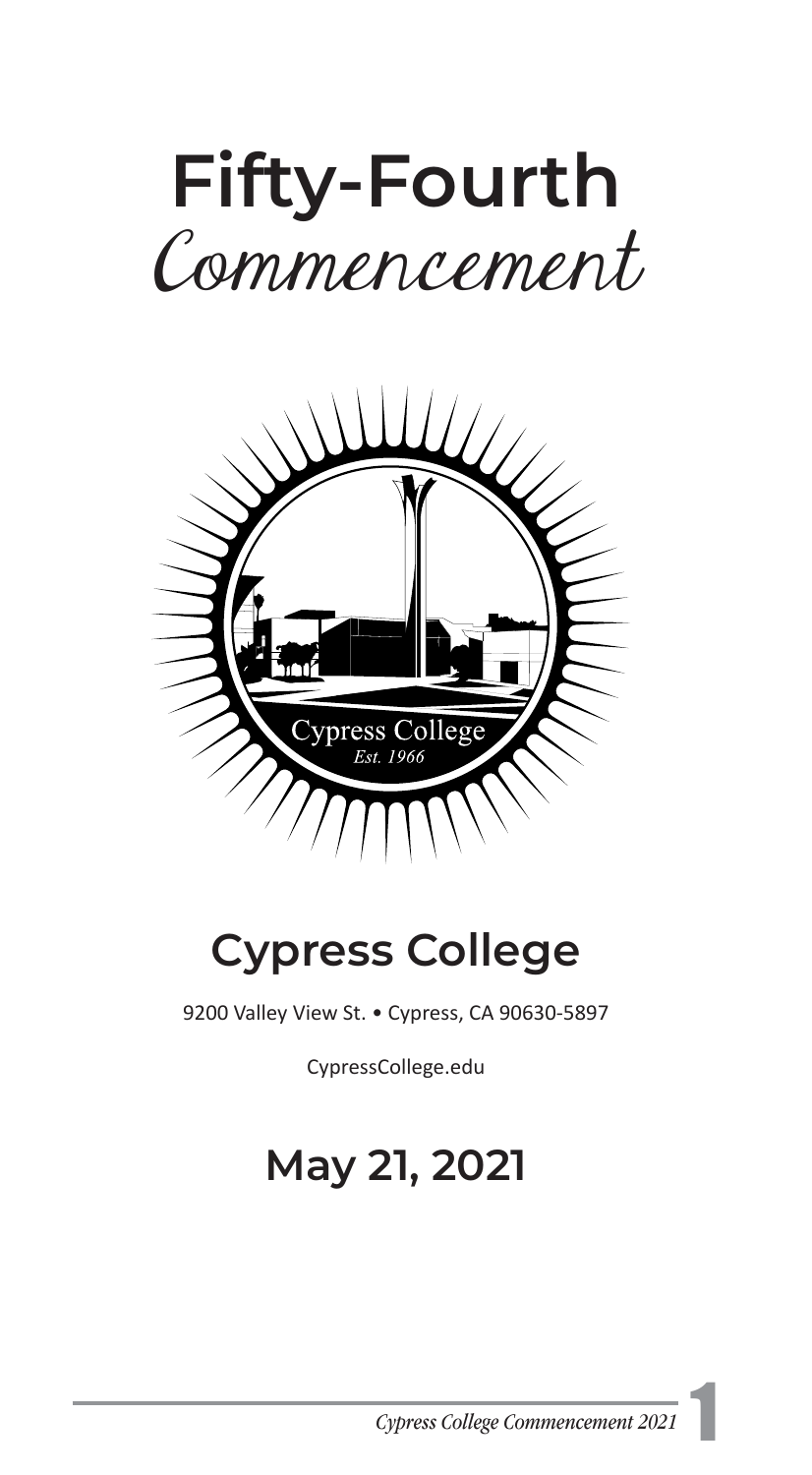# **PROGRAM PRESIDENT'S MESSAGE**

| Director, Gary Gopar                                                                                                             |
|----------------------------------------------------------------------------------------------------------------------------------|
| President, Cypress College                                                                                                       |
|                                                                                                                                  |
|                                                                                                                                  |
| Chancellor, NOCCCD                                                                                                               |
| President, Academic Senate                                                                                                       |
| Presidential Scholars of Distinction and  Paul de Dios, Ed.D.<br><b>Outstanding Graduate</b><br>Vice President, Student Services |
| Presentation of Outstanding Graduate  Paul de Dios, Ed.D.                                                                        |
| Vice President, NOCCCD Board of Trustees                                                                                         |
|                                                                                                                                  |
|                                                                                                                                  |



**JoAnna Schilling, Ph.D.**  President, Cypress College

This year, we celebrate the achievements of our graduating Class of 2021 in unique fashion because it is important to recognize your excellence. As many of you know, Cypress College was named the #1 community college in California in both 2018 and 2020 by [Niche.com](https://Niche.com) and we were just ranked the #3 community college in the nation in 2020 by College Consensus.

These acknowledgements reflect the excellence that our students, our staff, our faculty, and all who represent us here at the college exhibit each and every day. And, after you leave, you will become our ambassadors in your communities, at your jobs, and at your next educational institution. We are proud of you and grateful that you have shared your academic journey with us here at Cypress College.

I am fully aware that this is another historic commencement, and that for many, this is a bittersweet time as you celebrate this important moment with your friends and loved ones at home. We are aware that nothing can substitute for the ceremonial pageantry of seeing you walk across our commencement stage, but your faculty, your peers, and all of us at Cypress College are with you in this moment, and we are so proud of your accomplishments.

Each of you will be taking home a degree tonight, and each of you has earned it. It represents a milestone in your life and is a symbol of your hard work and what you have learned. It is your gateway to the world. I hope the things you have discovered here at Cypress College will continue to cultivate a curiosity for knowledge, a desire to continue learning, and keep your mind active and open. Mostly, I hope that this achievement will fuel your dreams, broaden your cultural experiences, and will help you live a life of hope and gratitude.

My very best wishes to you for a bright and fulfilling future as you continue your education, pursue a career, and take your place in the community. We wish you every success in life and your continued academic endeavors. Congratulations to the Class of 2021!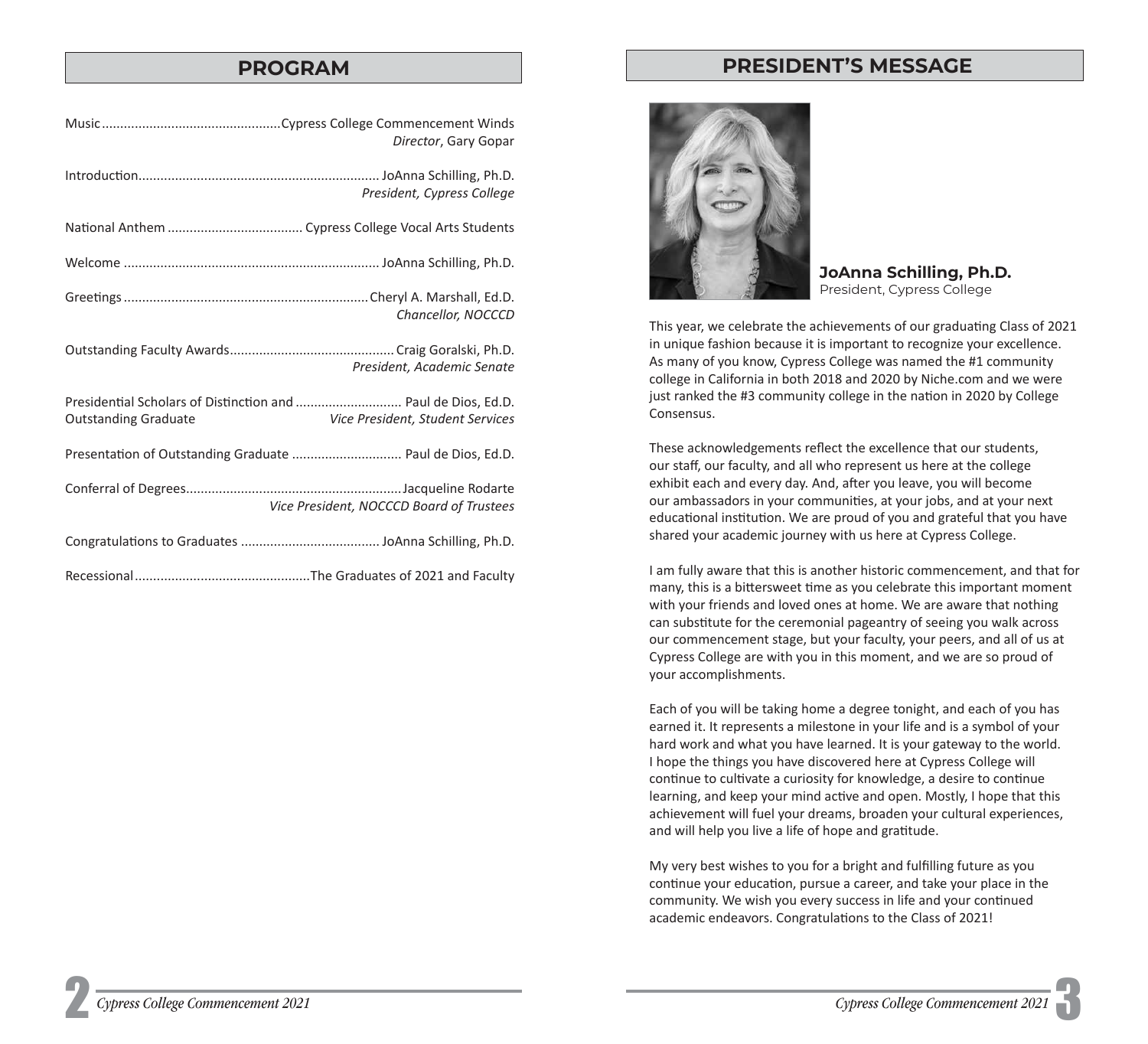# BACCALAUREATE DEGREE CANDIDATES **No. 1998 ISLACTES 1998 SUMMER GRADUATES** 2020

Katie Michele Glaue Margo A Malone Yvonne Marie Moser Christian Perez \* Connie Poon \* Taryn M Thornton \*

# **Fall 2020 Spring 2021**

Jennifer Carrillo Juana Contreras Rivera

- **Honors** (Silver Cords) based on an overall grade point average of 3.3 - 3.74 during their college career.
- \*\* **High Honors** (Gold Cords) based on an overall grade point average of 3.75 - 4.0 during their college career.

## **Associate in Arts, Arts and**

**Humanities** Alexis Goncalves Christian A Kech-Mercer Michael Kenneth Solomon Heather Jean Sommerhauser \* Madi Myat Su Thada Myat Su

### **Associate in Arts, Math and Science**

Trung Duc Bui \* Shanell Covarrubias-Tosc Lynneth Alexandra Guzman Helbert Manzanero Marquez Thy Duong Minh Nguyen Mai Thanh Thi Ta \*

# **Associate in Arts, Social &**

**Behavioral Science**  Ashley C Baker Benn Christopher Bostic Deanna Lynn Bradley Karl Heindrick Bueno Shela Bui Catalina Veronica Cunningham Allie Moon Dart \*\* Aaron Edison Allan Rafael Hernandez Yoon Deok Ko \* Stephanie Ann Kugler Jasmine Gabriella Marquez Kimberly Overly Jose A Suarez \* Sara Weber Sarah Arum Woo \*

# **Associate in Arts Transfer, Communication Studies** Michelle Marie Kallon Brayan Jesus Mejorada Garrett Morgan Nichols

**Associate in Arts Transfer, Elementary Teacher Education** Natalie Rose Campbell

**Associate in Arts Transfer, English**  Jaxson Jeffrey Brashier \* Christian A Kech-Mercer

# **Associate in Arts Transfer, Geography**  Jose Andrew Chuela

**Associate in Arts Transfer, Kinesiology**  Karl Heindrick Bueno Audree Alixis Campos Justin V Phan Isabel Jestyne Sakulpongyuenyong

**Associate in Arts Transfer, Political Science** Pressila Blanco \* Tayler N Velarde \*

# **Associate in Arts Transfer, Psychology**

Elizabeth Campos \* Catalina Veronica Cunningham Rosalia Marie Di Matteo Antoinette Monique Gutierrez \* Avery Cristal O'Campo Leslie D Sanchez \*

# **Associate in Arts Transfer, Sociology**

Jonathan Ray Amasio Ashley C Baker Allan Rafael Hernandez Kimberly Overly

# **Associate in Arts Transfer,**

**Studio Arts**  Rachel A Nguyen Madi Myat Su Thada Myat Su

**Associate in Arts Transfer, Theater Arts**  Melissa Marian Villegas

# **Associate in Science, Aviation Management**  Deanna L Rosales Anissa Raeann Califano

Alelhi Yazmin Mendoza \* Rhonda Slade

**Associate in Science, Food & Beverage Management**  Elizabeth Anh Vo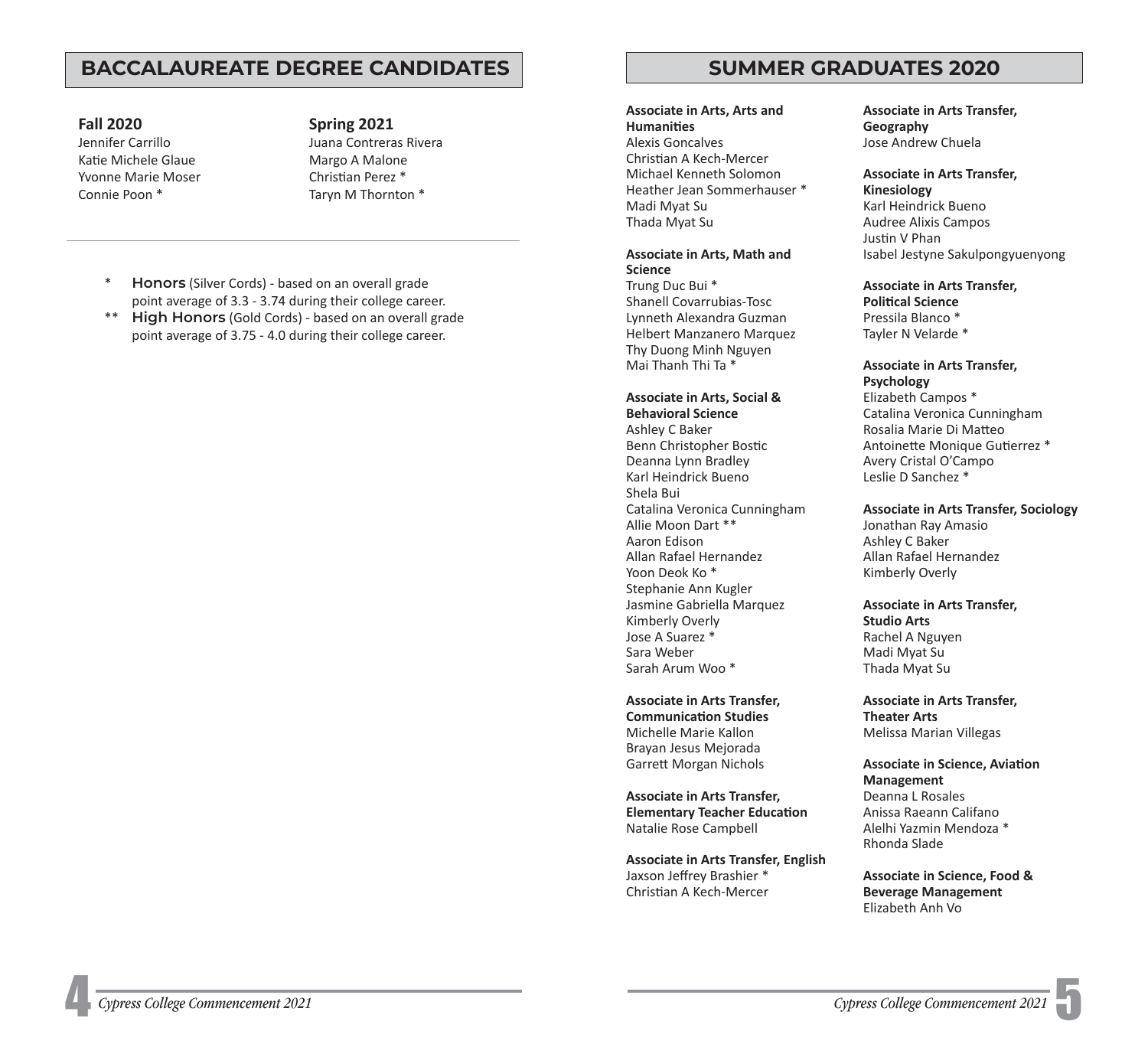# **SUMMER GRADUATES 2020 FALL GRADUATES 2020**

**Associate in Science, Health Information Technology** Lucia Hoble \*

**Associate in Science, Hospitality Management**  Kahoko Kono

**Associate in Science, Marketing** Pavel W Rodriguez

**Associate in Science, Mortuary Science**  Ross M Halvorson Cynthia E Heineman

**Associate in Science, Radiologic Technology**  Danh Cong Tran

**Associate in Science, Small Business Management**  Rhonda Slade

**Associate in Science Transfer, Administration of Justice** Jason Vince Torreon Maceren Alisha Renee Ormond

**Associate in Science Transfer, Biology**  Toan T Lam \*

**Associate in Science Transfer, Business Administration** Nidal Abu Higley Ronnic N Jaimes Cacique \* Lois Jisoo Kim Ian MacDonald Morris Tien Tram Ai Nguyen \* Bruce Pamela Velasco Ong Jennifer Ashley Ordonez John Salvador Pantoja Yvette Salgado

**Associate in Science Transfer, Hospitality Management**  Elizabeth Anh Vo

**Associate in Science Transfer, Mathematics** Trung Duc Bui \* Elaine Anh-Thao Vo

**Associate in Science Transfer, Physics**  Trung Duc Bui \* Elaine Anh-Thao Vo

- **Honors** (Silver Cords) based on an overall grade point average of 3.3 - 3.74 during their college career.
- **High Honors** (Gold Cords) based on an overall grade point average of 3.75 - 4.0 during their college career.

**Associate in Arts, Art**  Ashley Ann Fackiner

**Associate in Arts, Arts and Humanities**

Tina Azizi Marisela Barriga Judith Beltran Madison Marie Bogdanovich Lydia Chiying Cheng Micah Andrew Diaz Ana V Garnica \* Jennifer Gomez \* Jacinda E Gonzales Amanda Blaine Hamelinck Sierra M Jackson \* Anthony Q Meza \* Luis Miramontes Katelyn Anne Riojas \* Alyn Stephanie Rios Michael John Rodriguez Cameron Jacob Sherman Rhonda Slade Arlene Ruby Veliz Phuc Thien Vo \*\*

**Associate in Arts, Dance**  Eunwoo Lee \*

**Associate in Arts, General Studies Health Science**  Amro M Alpeck \*\* Vanesa Ivette Orozco

**Associate in Arts, Human Services**  Shaylee Jean Hendrickson Alexis Dell Quijano

**Associate in Arts, Math and Science** 

Karina Acevedo Alexandra Mae Alvarez \* Rochelle Yanira Arrecis Thanh Truc Au \*\* Tina Azizi Kayla Marie Bogdanoff Kortnee Nicole Bogdanoff Katelyn Latrice Bomar \* Jose Victor Corpuz Castillo \* Francisco Chavolla \* Paul Minho Choi Carolina Cortes Anguiano \*\* Gustavo Angel Diaz \*\* Brianna Nicole Egurrola \*

Michael Alexander Franco Ana V Garnica \* Areyon Elise Grubbs Cindy Guan \*\* Paula Guerra Andrew M Hernandez Israel Jaramillo \* Abhishek Jasti Yasmin Jimenez \* Yasmin Juarez Patricia Danielle Ubas Lizardo \* Rosemarie Ubas Lizardo \* Eka Ikawanti Mok Joey A Munguia Saba Naseem \*\* Dakota Nolen Nering \*\* Ngoc Thao Uyen Nguyen \* Nhi Thi Yen Nguyen \*\* Vinh Thanh Nguyen \* Benjamin Novisoff Chung Thi Phan \* Makenzie L Pittenger Mariem R Rizk \* Griselda Isabel Sequeira Cordobas Dev Raj Subedi \*\* Victoria Anna Truong Alexis Basiliki Varonos \*\* Arlene Ruby Veliz Genner Eduardo Veliz \* Ismael Hanton Zamudio \*

**Associate in Arts, Philosophy**  Anthony Q Meza \*

**Associate in Arts, Social & Behavioral Science**  Alondra Marie Ayala Linda Patricia Bahena Marisela Barriga Lillian Josephine Bates \* Edith Araceli Beltran \* Adeline Carmona Samantha Ceja Mendez \* Yvette D Chavez \* Nyna Choe Gilcilene Cochran \* Jumela Mae De La Cruz \* Jasmine G Diaz Connor Joseph Fitzgerald Michael Alexander Franco Daisy Deyanira Galeana \* Janet Garcia \* Brianna Guadarrama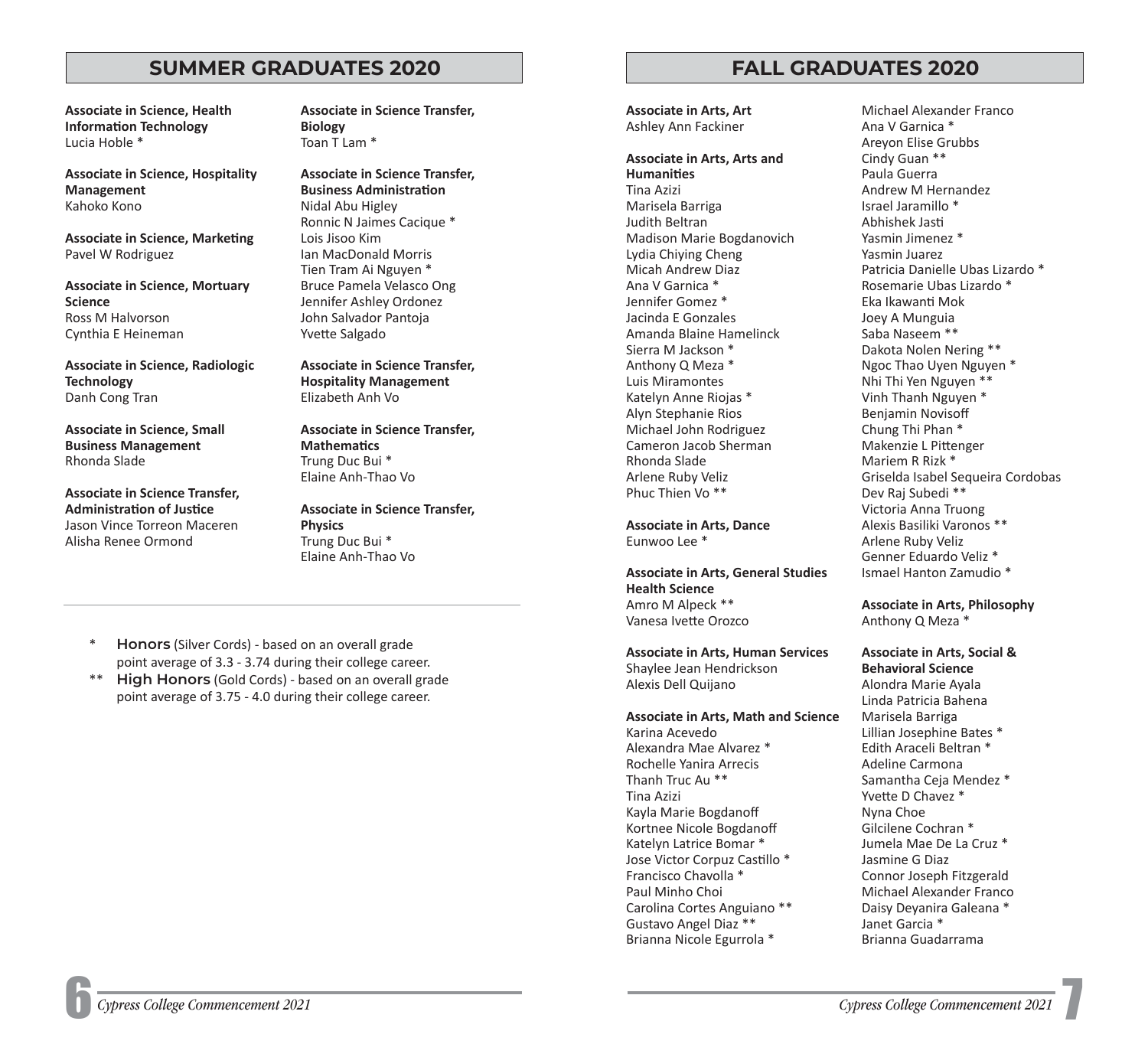Cindy Guan \*\* Alejandra Geraldine Guzman Bianca Natalie Hernandez Jocelyn Juliet Hernandez Yanet Hernandez \* Launa Anne Houpt \*\* Moises Jimenez Yasmin Juarez Hanna A Kemp \* Nhat Kieu \* Paola I Larrain Jacqueline Lemus Rosemarie Ubas Lizardo \* Michaella Rose Macasohot Genevieve Ashley Maya \* Katelyn Nerine Mercado \* Anthony Q Meza \* Frankie Miguel Munoz \* Kin Duc Nghiem Joseph Nguyen Abdul Rahman Nooristani \* Bayron Eduardo Orquera Stephanie Pineda Vanessa Anthea Poloa Charity Elizabeth Racaniello Adrian A Rayon Dionicia Resendiz Leslie Reyes \* Veronica Reyes Lidia Aracely Rios \* Diana Engracia Rodriguez Julie Rodriguez Randy Rodriguez \* Valerie Y Rodriguez Mary Carmen Salas \*\* Marcela Stephanie Sanchez Lopez Alejandra Sanchez-Urquiza Mirwais Jan Saqeb \*\* Evelin Azalia Solis Cali A Thornton Adrian Darlene Towns Paola Trejo Victoria Anna Truong Israel Frank Valencia Bianka J Vargas Guzman Alexis Basiliki Varonos \*\* Mary E Viveros Phuc Thien Vo \*\* Emmarae P Waldo Jil Carlo Bernal Zalameda \*\* Emely Zavala

**Associate in Arts Transfer, Anthropology**  Katelyn Anne Riojas \* Randy Rodriguez \*

**Associate in Arts Transfer, Art History**  Maggie M Tieu \*\*

**Associate in Arts Transfer, Communication Studies** Grace Chin Nicole Suzanne Garcia \* Claudia Evelyn Munsell Adam Parra Matthew Pastelin Valerie Y Rodriguez Ysan Taing Paola Trejo Emelia Ann Valter Ivette Zamora

# **Associate in Arts Transfer, Economics**

Jesse Daniel Chavarin \*\* Edwin D Contreras \* Anh Thuy Doan \*\* Seongeun Lee \* Michaella Rose Macasohot Diana Oseguera-Flores Vanessa Anthea Poloa \* David Albert Rosales Joyzella Dolorez Velasquez

# **Associate in Arts Transfer,**

**Elementary Teacher Education** Yessica Michelle Cardoza Molina Hanna A Kemp \* Mayra Lopez Tanya Martin Genevieve Ashley Maya \*

# **Associate in Arts Transfer, English**

Sierra M Jackson \* Akira Mcdonough-Sieben \* Karen Louise Moore Colleen Mount \*

# **Associate in Arts Transfer, History**  Noah R Diaz \* Celena J Estevez

# **FALL GRADUATES 2020 FALL GRADUATES 2020**

**Associate in Arts Transfer, Journalism** Zachary A Jacobson Paola Trejo

# **Associate in Arts Transfer,**

**Kinesiology**  Michael Francis Alejo \* Jason Alvarez Micah Andrew Diaz Griselda Monserrat Gonzalez \* Frankie R Islas Janeth M Madrigal \* Morgan N McShea Anthony E Moreno \* Yesun Park \* Michael Anthony Rosales Alyanna Louise Paz Soriano Julian Carlo Cantre Yjares \*

# **Associate in Arts Transfer,**

**Philosophy**  John Vuongdao Daiviet Tranquang \*

# **Associate in Arts Transfer,**

**Political Science** Frank Ho Thien Dang-Tran \* Michael William Davidson Joe Geminiano Jacob Michael Holl \*\* Gabraeel Nabeel Jibrael Lidia Aracely Rios \*

# **Associate in Arts Transfer, Psychology**

Ayesha Akbar Alondra Marie Ayala Linda Patricia Bahena Marisela Barriga Lillian Josephine Bates \* Juliana Bello \* Samantha Ceja Mendez \* Yvette D Chavez \* Kylie Susanne Christensen \* Jennifer Cruz Mariam S El Dick \* Edgar Zamael Eldin \*\* Daisy Deyanira Galeana \* Jacinda E Gonzales Brianna Guadarrama Cindy Guan \*\* Kassandra Paula Hawkins \*\* Jocelyn Juliet Hernandez

Natalie Evelyn Hooker \*\* Moises Jimenez Erik Luna Katelyn Nerine Mercado \* Frankie Miguel Munoz \* Angelena M Ornelas Yunjun Park \*\* Esli Pinto \* Cassandra Ramirez Tasneem Riched \*\* Lillian Grace Robidoux Ashley Briana Ruiz Sarah Michelle Crystal Salazar Marcela Stephanie Sanchez Lopez Alejandra Sanchez-Urquiza Cali A Thornton Adrian Darlene Towns Bianka J Vargas Guzman Ernesto Velasco

# **Associate in Arts Transfer, Sociology**

Shayne Altar Abuyen Lillian Josephine Bates \* Adeline Carmona Grace Chin Nyna Choe Alexia Esparza Eulalio Benito Lopez Kin Duc Nghiem Bayron Eduardo Orquera Carmen S Philip Zoe Mercedes Quinonez Dionicia Resendiz \* Tasneem Riched \*\* Jennifer Robles \* Diana Engracia Rodriguez Rachel Elizabeth Ross Emely Zavala

### **Associate in Arts Transfer, Spanish**  Judith Beltran

# **Associate in Arts Transfer, Studio Arts**

Keren Castellon \* Mayra Flores Jennifer Gomez \* Julie L Miyashiro Troy A Soriano \*\*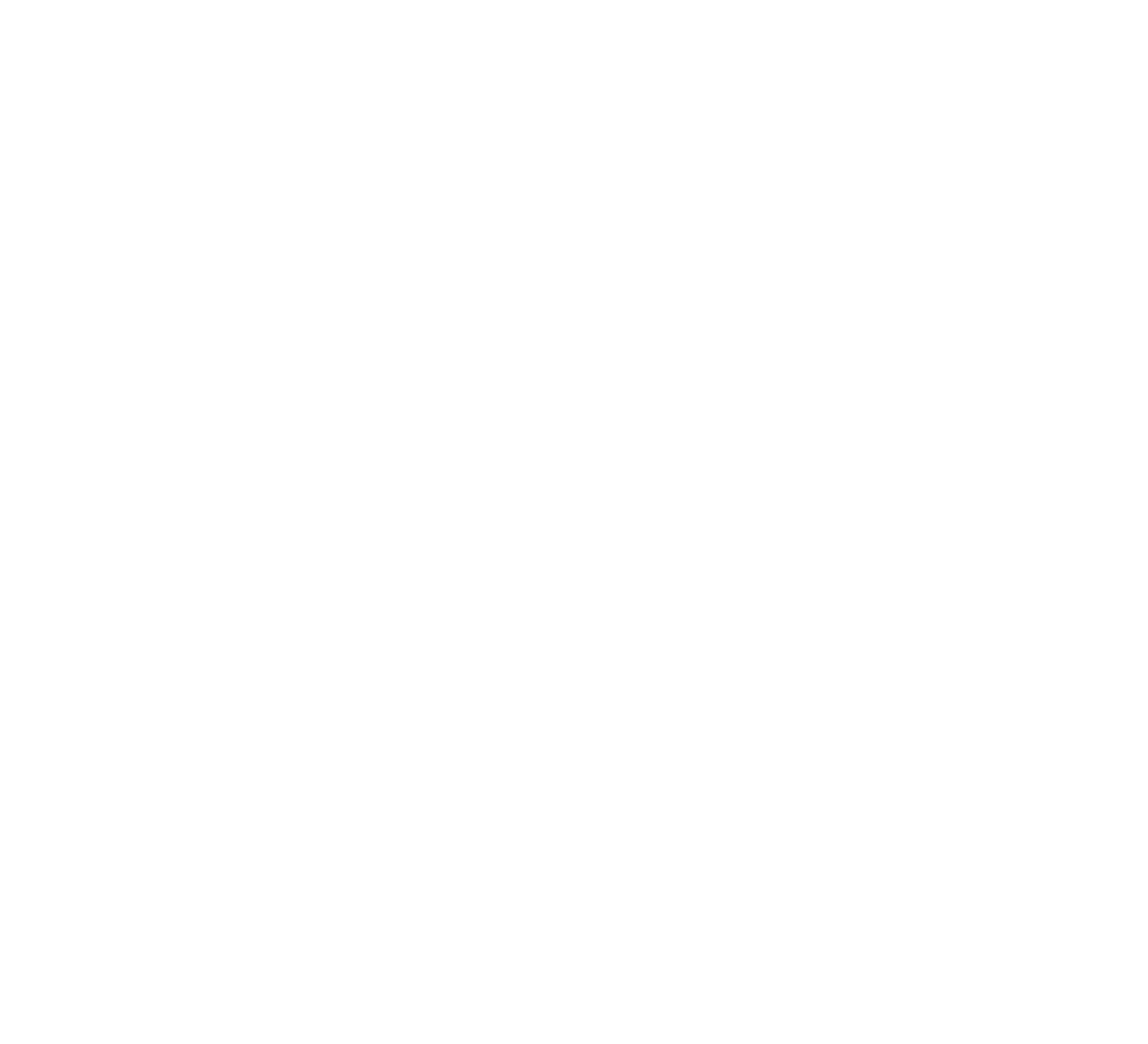# **FityFourth** Commencement





200 Valley Vie St Cypress, CA 00-

CypressCollegeedu

# May 21, 2021

 $\boldsymbol{l}$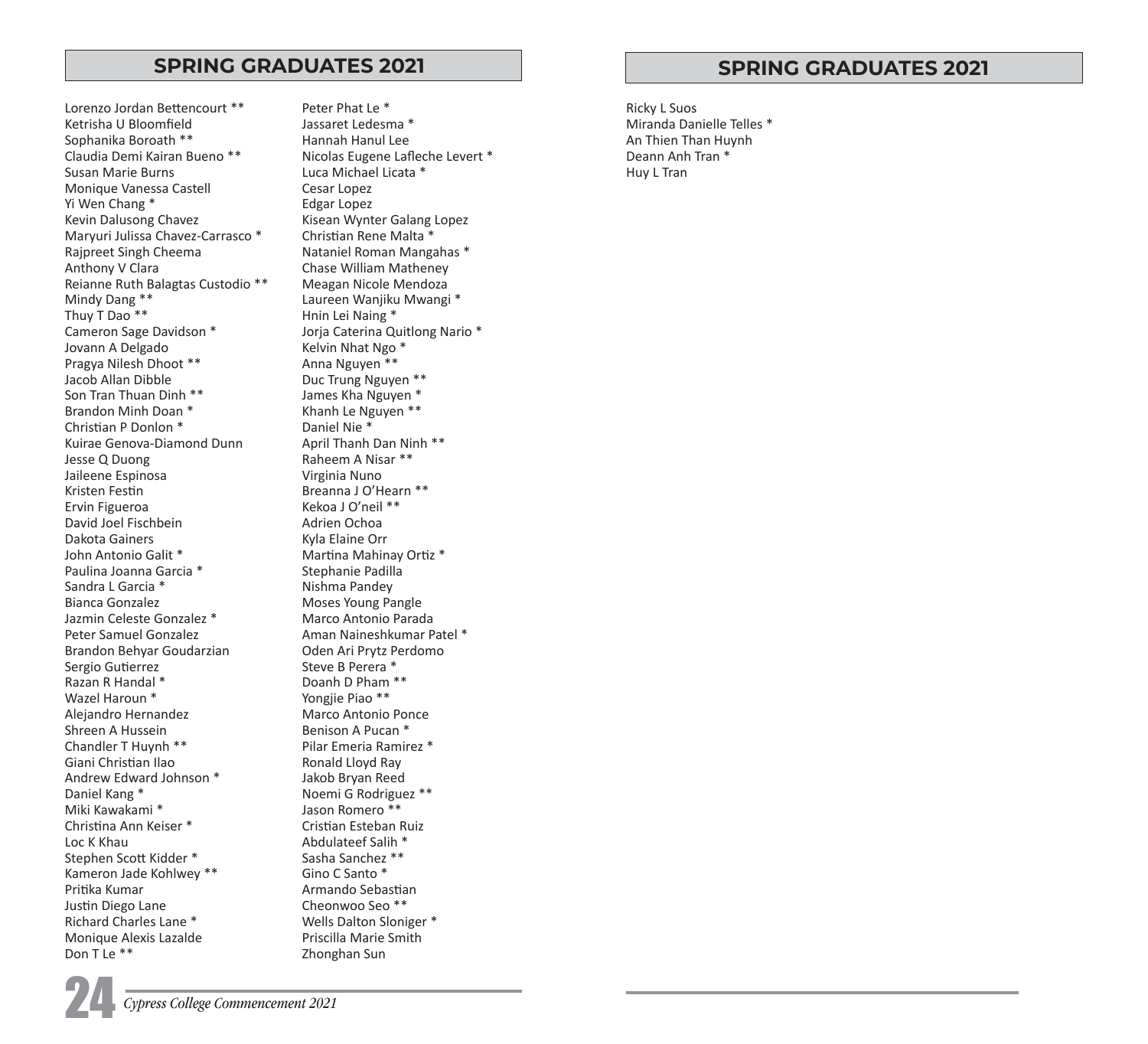Phuc H Vu \* Gavin Matthew Wolfe \* Chia Yuan Wu Minglin Yang \* Joshua Jaehoon Yoo \*\*

# **Associate in Science Transfer, Nutrition and Dietetics** Jessica Victoria Morales \*

# **Associate in Science Transfer, Physics**

Mario Alberto Abarca Warnakulasuriya Shelard R. Fernando \*\* Peter John Ferra Nicole Gonzalez Ceballos \* Vanessa Guzman Talia Rose Kester \* Loc Van Le \*\* Grace Grace Lewis Matthew R Mcdougall \* Delvin Duc Nguyen \* Vo Dai Nguyen \*\* Vo Van Anh Nguyen \*\* Nhi Ngoc Pham \*\* Byungjun Soh Amal Tabban Nguyen Huy Tran \*\* Jonathan Yu-Jang Tu \* Gavin Matthew Wolfe \* Chia Yuan Wu \* Joshua Jaehoon Yoo \*\*

**Associate in Science Transfer, Public Health**  Megha Bagga \* Faith Nicole Edmond Nicole Guzman \* Kathryn Leah Holt \*\* Simarjit Kaur Johal Rudy Guzman Ortiz \* Caitlin D Truong \* Tammy T Vo

# **SPRING GRADUATES 2021 OUTSTANDING GRADUATE FOR 2021**



**Nicolette Garcia**  2021 Outstanding Graduate of the Year

Nicolette Garcia studies anthropology to learn about the diverse cultures around her. This discipline has led to her graduating from Cypress College with high honors and three associate degrees this May.

Nicolette has been heavily involved in campus organizations. She belonged to student government, eventually becoming the Associated Students president. She also served as president of the Anthropology Club, which had languished until she helmed the group. Finally, she created the American Sign Language Club. Nicolette was diagnosed with bilateral cookie bite hearing loss in kindergarten, and it has affected her life to some extent throughout her education. She established the club to support students with hearing loss and educate others.

This fall, Nicolette will transfer to Pepperdine University where she will continue her studies by majoring in international studies with a specialization in global politics. Eventually, she plans to forge a career in international diplomacy. She hopes to intern at the White House and Smithsonian someday, and, with the motivation that has earned her so many leadership roles so far, her goals seem close at hand.

- \* **Honors** (Silver Cords) based on an overall grade point average of 3.3 - 3.74 during their college career.
- \*\* **High Honors** (Gold Cords) based on an overall grade point average of 3.75 - 4.0 during their college career.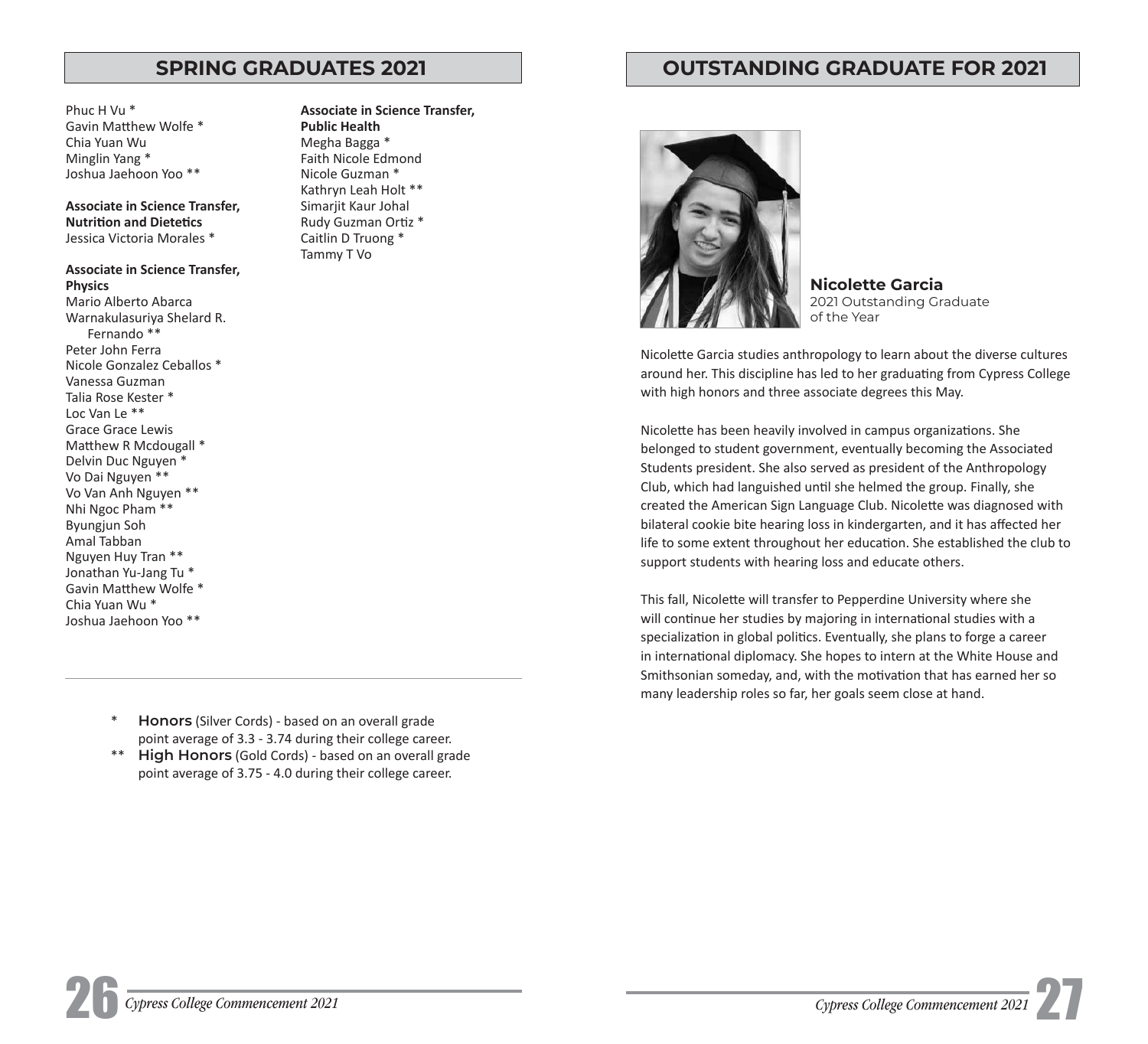# **CANDIDATES FOR OUTSTANDING GRADUATE FOR 2021**

All graduating students who earn a cumulative grade point average of 3.75 and<br>above during their college career, are eligible to be named the Outstanding<br>Nidal Nasri Tawfiq Saed<br>Nidal Nasri Tawfiq Saed Graduate. Final selection is determined by a campus committee based on **Caitlyn Abigail Ryan** Alyssa Joy Murray **applications submitted by the students.** Alyssa Joy Murray **applications submitted by the students.** Alyssa J

Yoon Deok Ko Allie Moon Dart Jil Carlo Bernal Zalameda Phuc Thien Vo Alexis Vasiliki Varonos Maggie M. Tieu Kaitlin T.C Terry Dev Raj Subedi Troy A. Soriano Michael R. Schaub Mirwais Jan Saqeb Mary Carmen Salas Tasneem Riched Chung Thi Phan Marissa Lauren Rodrigo Perez-Sanchez Joseph Perez Gisselle Perez Yunjun Park Katrina Flores Oba Nhi Thi Yen Nguyen Dakota Nolen Nering Saba Naseem Ming-En Kung Akari Ishizuka Launa Anne Houpt Natalie Evelyn Hooker Jacob Michael Holl Tuan Khoa Ho Tho My Ho Kassandra Paula Hawkins Cindy Guan Hiroki Funahashi Edgar Zamael Eldin Anh Thuy Doan Phuong Hoa Do Jasmine G. Diaz Brianna Isabella Debucquois Jocelyn Jemeniz DeBacker Franchesca Edralin Dalusung Carolina Cortes Anguiano Francisco Cornejo-Garcia Emily Haewon Chun

Tiffany Ting Ching Yvette D. Chavez Jesse Daniel Chavarin Michael Marcos Cabanilla Thanh Truc Au Amro M. Alpeck Aleny Aguilar Isaac Samuel Cosand Hannah You Joshua Jaehoon Yoo Joann Ye Eun Yoo Aubrey Nicole Wilson Jacklyn Marie Williamson Caterina Sun Vivirito Abigail Sheila Villegas Lissette Ilse Villa Frank Joseph Velasquez Andy Vazquez Anyssa Loraine Valen Johana Valdivia Cindy Valdez Alexandra Cora Vaccarella Laralyn Pineda Umpar Andy Truong Thien Nhan Tran Nguyen Huy Tran Summer Rose Tiner Jordan Rose Thompson Andrea Liz Thomas Troy Jonathan Taylor Amal Tabban Ahja A. Stewart Tara Marie Stadel Ryan William Smith Rika Skullr Camryn C. Sievers Ian Jonathan Sid Seungyong Shin Cheonwoo Seo Anisah Binti-Husain Saucedo Alessandra Y. Santiago Sasha Sanchez Ayah A. Said

# **CANDIDATES FOR OUTSTANDING GRADUATE FOR 2021**

Jason Romero Noemi G. Rodriguez Ann Marie Anaya Rienzo Hunter Nicole Richmond Gregory Louis Richmond Stephen Andrew Reading Shreeva Rana Macy Christine Ramirez Ray Nonna L. Ramirez Elsa Amanda Quesada-Garcia Lisa Michelle Plechner Yongjie Piao Thy T. Phan Helen Khanh Phan Nhi Ngoc Pham Joann Ngoc Hanh Pham Doanh D. Pham Roy C. Pham Tiffanie Michelle Perry Matthew Richard Perez Brianna Aileen Perez Shreedeep S. Patel Riddhi Jaydev Patel Omni Mahesh Patel Hyesu (Hannah) Park Rebecca Wu Paplia Rudy Guzman Ortiz Martina Mahinay Ortiz Miriam Ojeda Breanna J. O'Hearn Melissa Ochoa Perez Henna Suhale Noor Thi Thanh Dan Ninh Vo Van Anh Nguyen Vo Dai Nguyen Thi Ngoc Tram Nguyen Thao Thao Thi Nguyen Quan Pham Huy Nguyen Khanh Le Nguyen Duc Trung Nguyen Chelsey Huy Nguyen Anna Nguyen Kenneth Phi Hai Ngo

Areej Mousa Rukmini Anne Deinla Morillo Jonathan Tae Hwan Moon Faizah Fathima Mohamed Vince Allen De Vera Mercado Ashley Jayne Mendez Isaac Membreno Marcela Martinez Jose Miguel Martinez Jovanna Gia-Tinh Mai Quan Hue Luu Xiaolinyi Luo Carter James Low Alina Guerrero Lopez Andres Licea Alexandra Licea Vivian Leung Kayla Renee Lesaca Youngwoong Lee U-Min Lee Prada Whijae Lee Bryan D. Lee Alex Lee Victoria T. Le Loc Van Le Destiny Rachel Krause Kameron Jade Kohlwey Rachel Kim Daebeom Kim Caitlin A. Kelliher Kristina Elizabeth Keller Kathleen Ann Kay Krista Nicole Kappe Daein Kang Clara J. Ju Tanisha Jordan Alex Mackenzie Jones Lindsay Gissellene Jimenez Julio Jimenez Candace Joan Jelaco Chukwuma Samuel Iweka Zahraa Oussama Issa Chandler T. Huynh

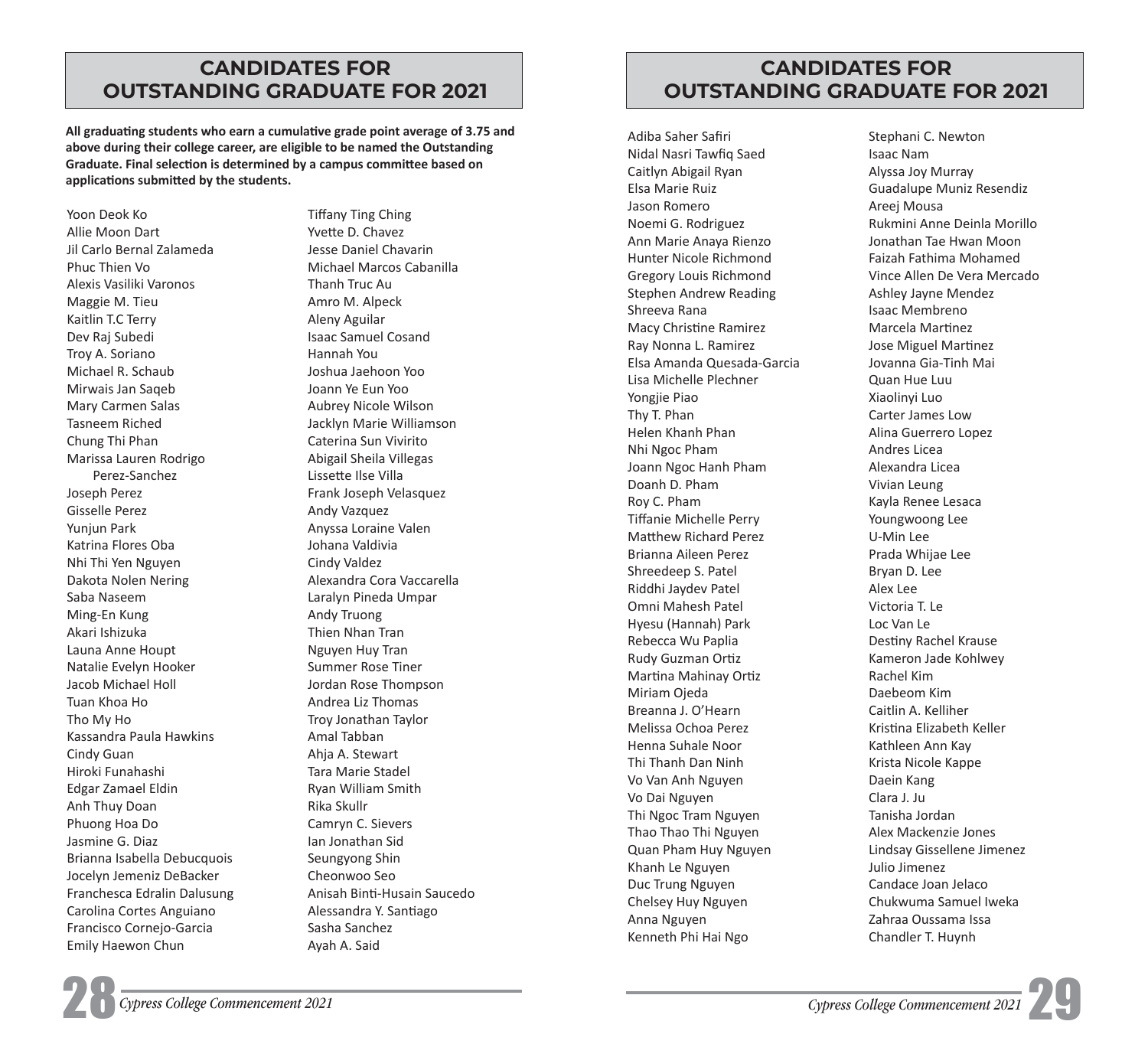# **CANDIDATES FOR OUTSTANDING GRADUATE FOR 2021**

Kathryn Leah Holt Nghia Dinh Ho Jessica L. Hizon Sofia Marie Haro-Arguello Eric Minhduy Ha Suzette Lorena Gonzalez Jazmin Celeste Gonzalez Alyssa Gima Nicolette Elise Garcia Lizette Garcia Donna Rose Garcia Kexin Gao Jonathan Gamil Gad Janna Kumiko Fukushima Juan Mario Flores Isabelle Natalia Fishman Rafiq Filopos Warnakulasuriya Shelard R. Fernando Jose G. Evangelista Ashley Corpus Estrada Elizabeth H. Estolonio Jazmine Molina Espiritu Jaileene Espinosa Aaron Paolo Espinosa Sarah Janelle Duran Lori Ann Donovan Christian P. Donlon Tran Pham Bao Doan Brandon Minh Doan Raymond T. Dinh Son Tran Thuan Dinh Valeria Diaz Ariana Diaz Pragya Nilesh Dhoot Thuy T. Dao Tran My Linh Dang Mindy Dang Reianne Ruth Balagtas Custodio Catherine Josephine Cueva Lori M. Cowle Emily Diane Costello Josh Hy Cohen-Doron Andrew Sangyeop Chung Mario Soo Heon Cho James Ceimet Justin Andrew Castillo

Wilfredo B. Carrasco Alexandria Carranza Eileen Isabel Cardenas Jayson Long Cao Clay Stephen Byrens Rachel Lynn Burney Claudia Demi Kairan Bueno Joshua Michael Boynton Sophanika Boroath Arman Vasken Boghossian Nandini NJ Bhakta Lorenzo Jordan Bettencourt Alyssa Mariah Berridge Alexis Zimon Berridge Gesselle Benitez Jorge Beltran Jennifer S. Bell Justice Batiste Emily Rose Batiste Kyla A. Basiana Jowie Lorein Bartolata Eveline Amisadai Baltazar Summer Lee Balistreri Anna Karen Andrade Mary Louise Dieron Andaya Gabriella Sophia Alonso Alexis Brianna Alonso Lauren Victoria Adamo Joy Joseph Kostandy Abousief

# **PRESIDENTIAL SCHOLARS OF DISTINCTION CLASS OF 2021**

**The Presidential Scholars of Distinction Program celebrates Cypress College students as they complete their studies. Each of the college's academic pathways is represented through their students. These scholars were nominated by their faculty, selected by members of their division, and affirmed by President JoAnna Schilling.**

| & Student Development |
|-----------------------|



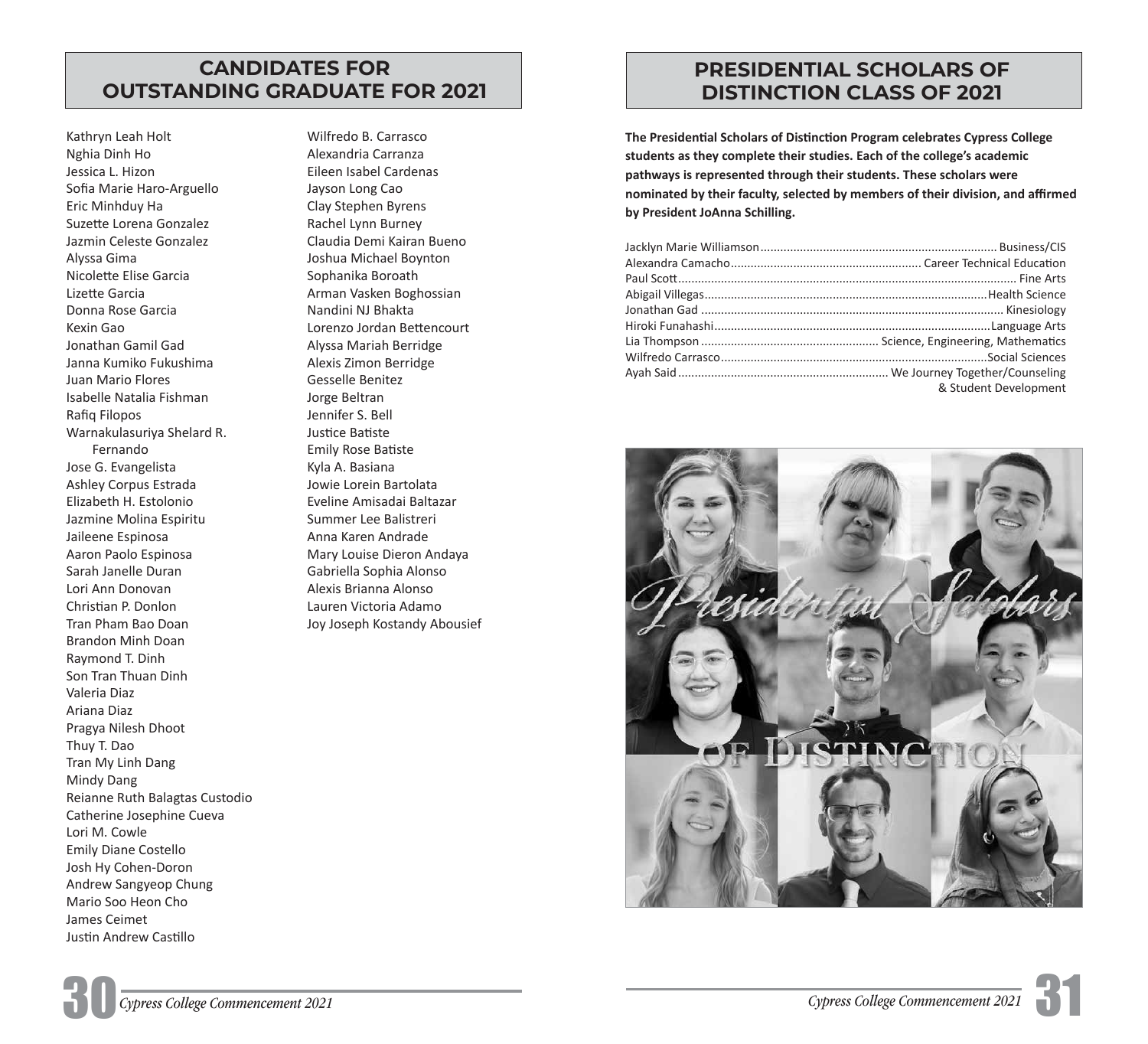

**Nancy Matsui**  Alumna of the year 2021

Nancy Matsui is Cypress College's 2021 Alumna of the Year, and the first Asian woman to receive this award. Nancy's career in aviation and travel began in 1972 after graduating from Cypress College with an associate degree.

Her airline industry career included many managerial positions with three major airlines; however, her most cherished role was national account sales manager for American Airlines. Nancy's sales territory included top national travel agencies and she secured over \$45 million in annual revenue for American Airlines. For Nancy, the most fulfilling part of the job was the opportunity to participate in community and national organizations that promote diversity and awareness in Asian communities. Some of this involvement includes board of director or advisory board positions at the Japanese American National Museum, Japanese American Cultural and Community Center, Little Tokyo Service Center, Asian Americans Advancing Justice, and U.S.-Japan Council (based in Washington, D.C.). Nancy recently retired from American Airlines just after celebrating her 40th service anniversary.

Nancy has paid her successful career forward through her commitment to Cypress College and its Aviation and Travel Careers (ATC) Program. She has taught Travel Sales and Tourism Marketing as an adjunct professor at Cypress College for the past ten years, as well as serves on the ATC Executive Advisory Board.

# **ALUMNUS OF THE YEAR 2021 CYPRESS COLLEGE 2021 PROFESSORS EMERITI**

# **OUTSTANDING FACULTY AWARDS 2021 HONOREES**

**Each year, the Academic Senate conducts a nomination and selection process for three faculty awards: the Outstanding Full-Time Faculty Award; Outstanding Adjunct Faculty Award; and the Charger Award, presented to the faculty member who goes above the call of duty for professional duties outside the classroom.**

| Thu Pham, Registered Nursing  Outstanding Full-Time Faculty |
|-------------------------------------------------------------|
|                                                             |
|                                                             |



From left to right: JoAnna Schilling, Cypress College President; Thu Pham, Full-Time Faculty Award recipient; Nzuji DeMagalhaes, Adjunct Faculty Award recipient; Ruth Gutierrez, Charger Award recipient; Craig Goralski, Academic Senate President.

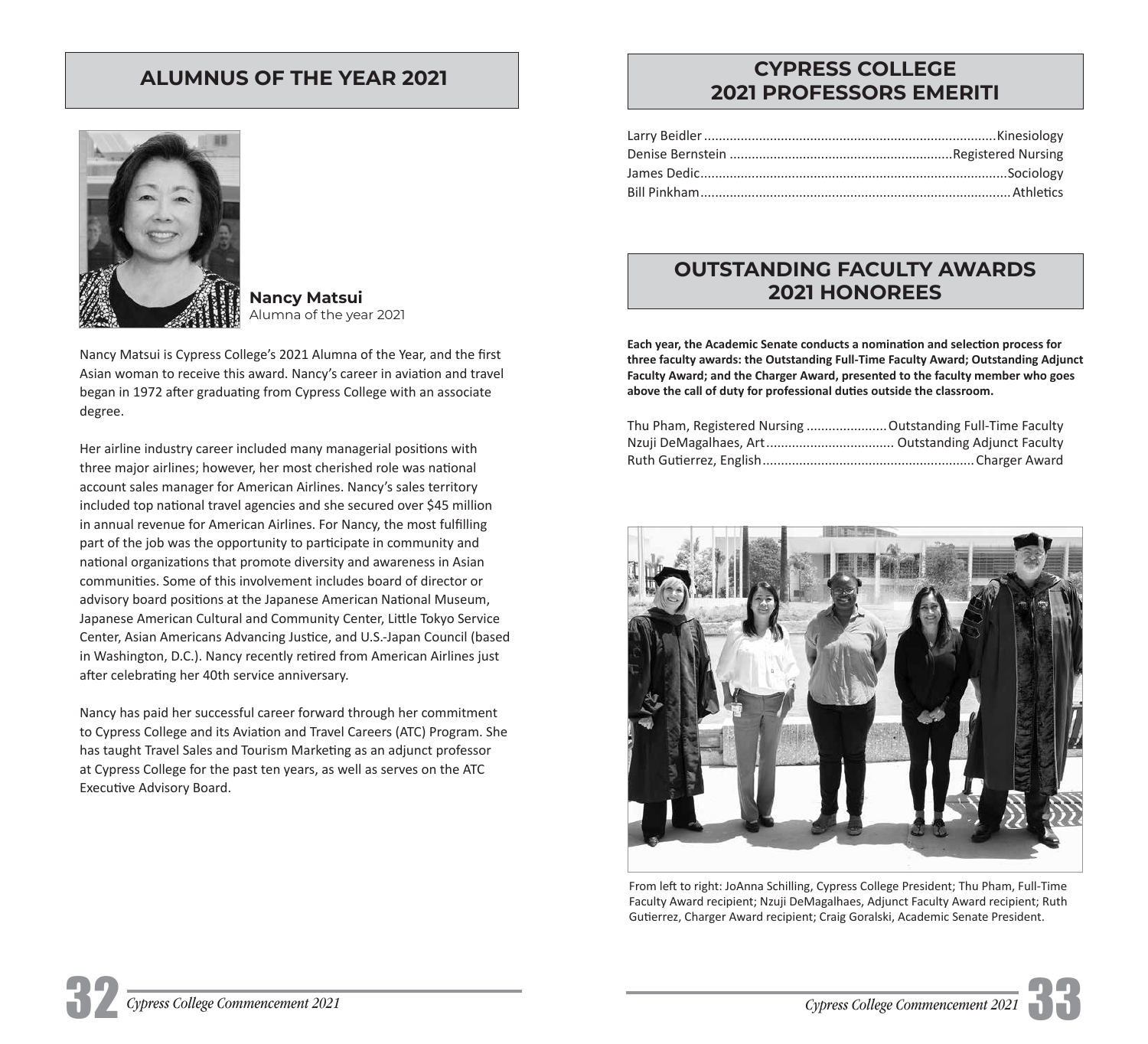# **MEMBERS OF THE NORTH ORANGE COUNTY COMMUNITY COLLEGE DISTRICT BOARD OF TRUSTEES**

Dr. Barbara Dunsheath, President Jacqueline Rodarte, Vice President Ed Lopez, Secretary Ryan Bent Stephen T. Blount Jeffrey P. Brown Evangelina Rosales

Ester Plavdjian, Student Trustee, Cypress College Chloe Reyes, Student Trustee, Fullerton College

Cheryl A. Marshall, Ed.D., Chancellor JoAnna Schilling, Ph.D., President, Cypress College Greg Schulz, Ed.D., President, Fullerton College Valentina Purtell, President, North Orange Continuing Education

# **NATIONAL ANTHEM**

*Oh, say! can you see, by the dawn's early light* 

*What so proudly we hailed at the twilight's last gleaming;* 

*Whose broad stripes and bright stars, through*  the perilous fight,

*O'er the ramparts we watched were so gallantly streaming?* 

*And the rocket's red glare, the bombs bursting in air,* 

*Gave proof through the night*  that our flag was still there:

*Oh, say! does that Star-spangled banner yet wave* 

*O'er the land of the free and the home of the brave?* 

# **ALMA MATER**

*O Alma Mater, Hail with pride and loyalty, So sing we now with hearts uplifted to thy glory. O Cypress, Thee we love, Thy spires shall rise above, Ennobled through the years with splendor, Cypress, hail to thee.* 

> *- Dr. Clifton Stout - (1934 - 1974)*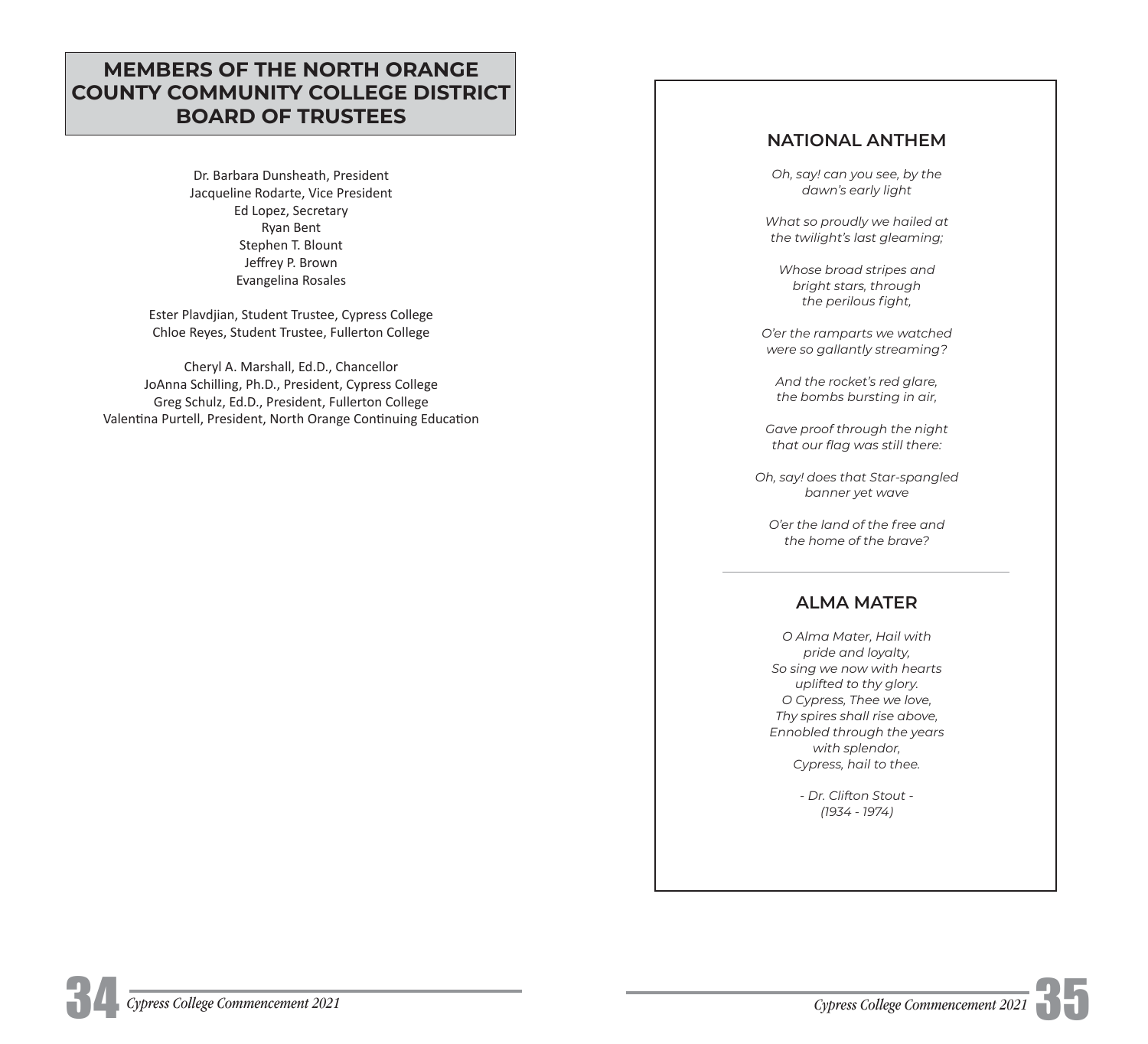# THE MEANING OF ACADEMIC DRESS **THE MEANING OF ACADEMIC DRESS**

Academic dress, which includes a gown, a hood, and a mortarboard cap, originated in the oldest universities and colleges. In fourteenth century England, the statutes of most colleges and universities forbade "excess in apparel" and prescribed the wearing of a long gown which provided warmth in the unheated buildings frequented by medieval scholars. The tailoring of gowns was strictly governed. In the early days of Oxford University, any tailor who departed from the authorized design of the gown, "even by a nail's breadth," was to be punished by the vice chancellor of the university or college. The four basic kinds of degrees awarded by the colleges and universities are the associate, the bachelor of arts, the master of arts, and the doctorate. The holders of those degrees are distinguished by their gowns and the hoods. The associate degree, awarded by community colleges, signifies completion of two years of specific work.

# **The Gowns**

Most academic gowns are black. The cut of the robe and sleeves, as well as the trimming, indicates various academic degrees. No trimmings are permitted on the gowns for the associate, bachelor of arts, or master of arts degrees. However, the gown worn by those who have earned their doctorate has a front facing of velvet and three bars of the same velvet across the sleeves.

### **Mortarboard Caps**

There is no general rule for the position of the tassel on a mortarboard. However, numerous institutions have required candidates to wear their tassels on the right side during commencement exercises and to shift them to the left side at the moment the degrees are conferred. This custom replaces individual hooding which was practiced many years ago and still remains in effect at some universities.

### **The Hoods**

Hoods fasten around the neck, drape over the shoulder, and fall down the back. Historically, hoods had several uses. They were used as a head covering; a cape; a receptacle for carrying books and other personal items; and as a bag to collect alms, since most medieval scholars were quite poor. Hoods are worn by those who have earned the master's degree or doctorate. The colors on the hood represent the field of study and indicate from which college or university the individual received the degree.

### **Cords**

#### **SILVER – HONORS**

- \* Honors: Indicates students who have maintained an overall grade point average of 3.3 – 3.74 during their college career.
- **GOLD HONORS**
- \*\* High Honors: Indicates students who have maintained an overall grade point average of 3.75 – 4.0 during their college career.

### **Sashes**

#### **WHITE WITH BLACK TRIM — EOPS**

Students who participated in Extended Opportunity Programs and Services (EOPS) can be identified by the white sash with black trim and the words "I am EOPS Strong." This sash celebrates their achievements as many EOPS students are the first in their families to attend college and graduate. Many will continue their studies as they transfer to four-year colleges and universities.

#### **NAVY BLUE WITH GOLD — FUNERAL SERVICE**

The funeral service industry holds the completion of the Bachelor of Science in Funeral Service curriculum as a noteworthy achievement for licensed practitioners. The navy blue sash represents the student's hard work and commitment to academic excellence and advancement of their chosen profession — being of service while a client family grieves the tremendous loss of a loved one. The gold lettering signifies the highly held academic level that the funeral industry expects from our graduates.

#### **BLUE WITH GOLD TRIM — GUARDIAN SCHOLARS**

Guardian Scholars are former foster youth who enrolled at Cypress College after being emancipated from the foster care system. This sash celebrates their academic achievement. Many Guardian Scholars are the first in their families to attend college and graduate. Many will continue their studies as they transfer to four-year colleges and universities.

#### **BLUE AND GOLD CHORDS — CHARGER EXPERIENCE PROGRAM**

The Charger Experience Program is designed to encourage talent and ability in highly motivated students as they begin their academic studies and prepare to transfer to a four-year college or university. Students who complete the Charger Experience Program and meet all major transfer requirements will have priority consideration for admission to specific four-year institutions.

#### **KENTE — LEGACY PROGRAM**

The Legacy Program is a one-year program open to all students who have a desire to learn about Black culture. The mission of the program is to increase graduation and transfer rates among the students enrolled. The courses offered in the Legacy Program are general education courses taught from the Black perspective and required for graduation and transfer. To accomplish these goals, there are five components to this program: English, ethnic studies, sociology, counseling, and cultural enrichment activities.

#### **BURGUNDY — MORTUARY SCIENCE**

The Mortuary Science Program faculty have held the completion of the rigorous Associate in Science — Mortuary Science curriculum as a noteworthy achievement. The burgundy sash represents the student's hard work and commitment to academic excellence. The gold lettering signifies the highly held academic level that the funeral industry expects from our graduates. The program's medallion has the Mortuary Science logo engraved on the front with the name of the award inscribed on the back. There are seven awards selected by the faculty which have been created to honor academic and industry excellence in memory of past alumni and instructors. The burgundy ribbon and gold lettering match the sash.

#### **WHITE — NURSING**

The Cypress College Nursing Program educates students for patient/client services in a variety of healthcare settings. At the satisfactory completion of all courses and the specified general education requirements at Cypress College, the individual will receive an Associate in Science degree and will be eligible to write the Registered Nursing State Licensing Examination. The white sash represents the nursing field and the royal blue "RN" letters represent one of Cypress College's school colors.

#### **SERAPE — THE PUENTE PROGRAM**

The Puente Program is a university transfer program open to all students interested in celebrating the Latino experience while taking English and counseling courses needed for graduation and transfer. Co-sponsored by the University of California Office of the President and the California Community College Chancellor's Office, the mission of the one-year program is to strengthen students' academic success through three main components: English, Counseling, and Mentoring. Puente: Creating Leaders for California's Future.

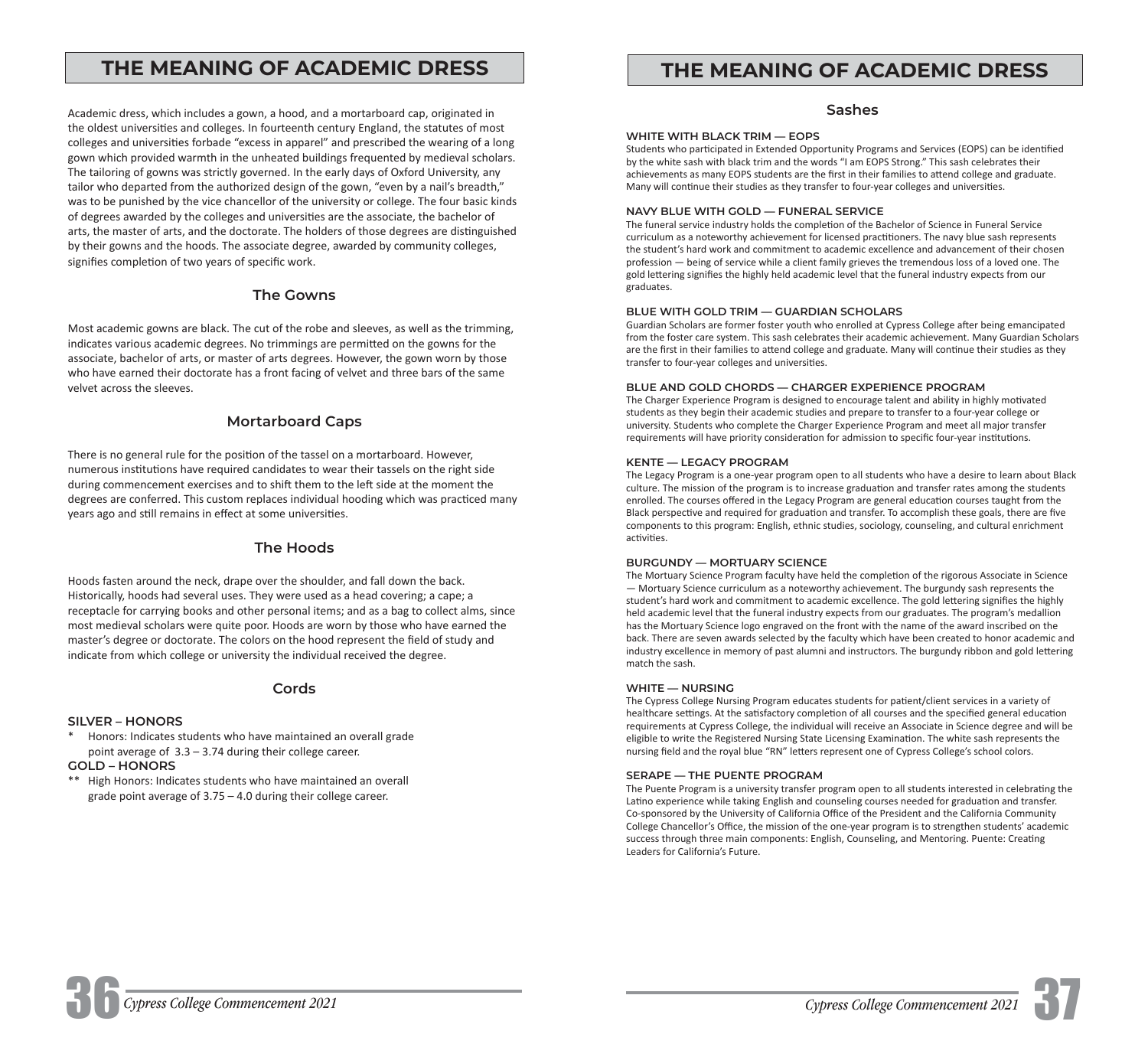# **HOOD TRIM COLORS ACKNOWLEDGEMENTS**

# **Cypress College wishes to express appreciation to the following:**

# **Cinematography and Video Production**

Anthony (Tony) Diaz **Event Production and Coordination** Marcie Kagawa **Writer, Director, Photography**  Marc Posner **Music**  Gary Gopar **Narration** David Soto

**Theater Staging, Lighting, Audio, Set Design** Steve Banneck, Chuck Rogers

> **Executive Producers** Dr. Paul de Dios, Marc Posner

# **Commencement Countdown participants:**

Marc Posner, Margo Malone, Alexandra Camacho, Crystal Neer, Curtis Scheetz, Nancy Matsui

# **"The Star-Spangled Banner":**

Destiny Coleman (soprano, alto), Justin Chang (bass), David Lonky (bass), Adrian Romero (tenor), Waverly Vega (soloist, alto)

Gary Gopar (trumpet), Marcus McMillan (audio editing and mixing), Richard Libed (video editing), Bradley Hampton (producer, arranger, recording creator)

> **Cypress College Faculty Cypress College Theater Maintenance and Operations Student Life & Leadership Graduate Relations Disability Support Services Campus Communications**

## **Cypress College Commencement Committee:**

Dr. Paul de Dios (Chair), Steve Banneck, Alex Bernal, Dr. David Booze, Phil Fleming, Sandra Garcia, Brian Gomber, Gary Gopar, Dr. Craig Goralski, Marcie Kagawa, David Okawa, Gloria Ortega, Marc Posner, Chuck Rogers, Jay Shonkwiler, Jose Siordia, Patrick Tuufuli

### **In association with VCI Event Technology and Marching Order**